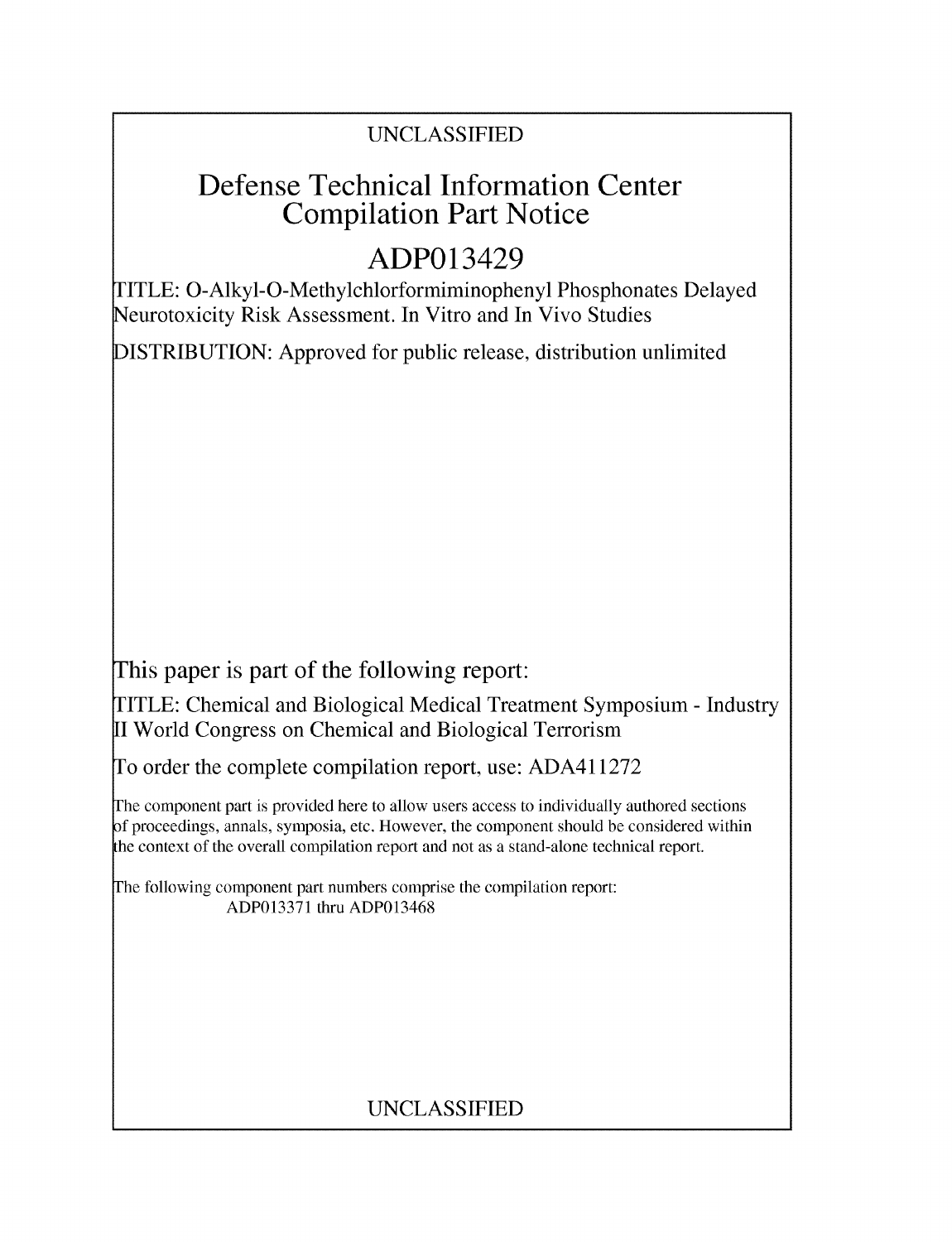## **60.** O-ALKYL-O-METHYLCHLORFORMIMINOPHENYL **PHOSPHONATES** DELAYED NEUROTOXICITY RISK **ASSESSMENT.** *IN VITRO* **AND** *IN VIVO* **STUDIES.**

Vladimir Malygin, Vladimir Sokolov, Galina Makhaeva Institute of Physiologically Active Compounds Russian Academy of Sciences, Chernogolovka, Moscow Region 142432 Russia

## **INTRODUCTION**

Organophosphorus compounds (OP) with anticholinergic properties are widely used as insecticides. Some highly toxic OPs are also chemical warfare agents. These compounds are believed to be included in the arsenals of several nations and terrorist groups, as witnessed in 1995 when sarin was used against Japanese civilians during a terrorist attack on the Tokyo subway system, resulting in over 5500 casualties [1].

The immediate hazard associated with OPs, the acute toxic effect, arises from their inhibition of acetylcholinesterase (AChE) at the nerve ending [2]. The cholinergic syndrome appears at approximately 50% AChE inhibition whereas death is believed to occur at  $> 90\%$ if adequate treatment is not provided [2,3].

Certain OPs, including compounds with low acute toxicity can also produce OPinduced delayed neurotoxicity (OPIDN) in man and other susceptible species [4-10]. OPIDN is a distal degeneration of sensory and motor axons that occurs 2-5 weeks after an acute poisoning [10]. Stringent regulations and rigorous premarket testing of OPs in the U.S. and in Western Europe have resulted in few neuropathic OPs reaching the market. However, there is a real possibility of OPIDN from incidental OP exposure in the States of the Former Soviet Union and developing countries [11]. Moreover, it is possible that OPIDN could arise from terrorists using neuropathic OPs to cause OPIDN intentionally instead of cholinergic toxicity, which is the conventional endpoint of standard nerve agents.

The high human susceptibility to OPIDN, its insidious onset and usually permanent debilitating effects make the problem of risk assessment for this aspect of OP neurotoxicology highly important.

Considerable evidence suggests that a neuronal protein, known as Neuropathy Target Esterase (neurotoxic esterase, NTE), is the primary target molecule in OPIDN. The disease is thought to be initiated by organophosphorylation and subsequent specific modification (aging) of the inhibited enzyme [6-9]. In the experimental animals OPIDN is associated with  $> 70\%$  brain NTE inhibition after single exposures [2,6,8]. The threshold in man is not known, although there are indications that it is similar.

NTE has proven to be an excellent tool for *in vitro* assessment neuropathic potential of OPs [9,12]. The relative potency of an OP or its active metabolite to inhibit NTE *versus* AChE *in vitro,*  $k_i(NTE)/k_i(AChE)$ *, was shown to correlate with the ratio between*  $LD_{50}$  and neuropathic dose and can be used as a convenient index of probable neuropathic potential of the compound [6,9,13]. Values of the ratio  $k_i(NTE)/k_i(AChE) > 1$  indicate that the dose required to produce OPIDN is less than  $LD_{50}$ , whereas values  $\leq 1$  correspond to doses greater than  $LD_{50}$  being required to produce OPIDN [6,9,13]. According to M.Johnson [6], compounds for which the ratio  $k_i(NTE)/k_i(AChE) \ge 0.05$  should be subjected to careful toxicological studying because neuropathies caused by intoxication with such compounds may develop after successful curing acute cholinergic poisoning.

A stable preparation of hen brain NTE, that is the lyophilized  $(P_2+P_3)$  hen brain membrane fraction preinhibited with paraoxon, was developed in our laboratory [14]. This preparation retains inhibitor features of the native enzyme during a year and rather high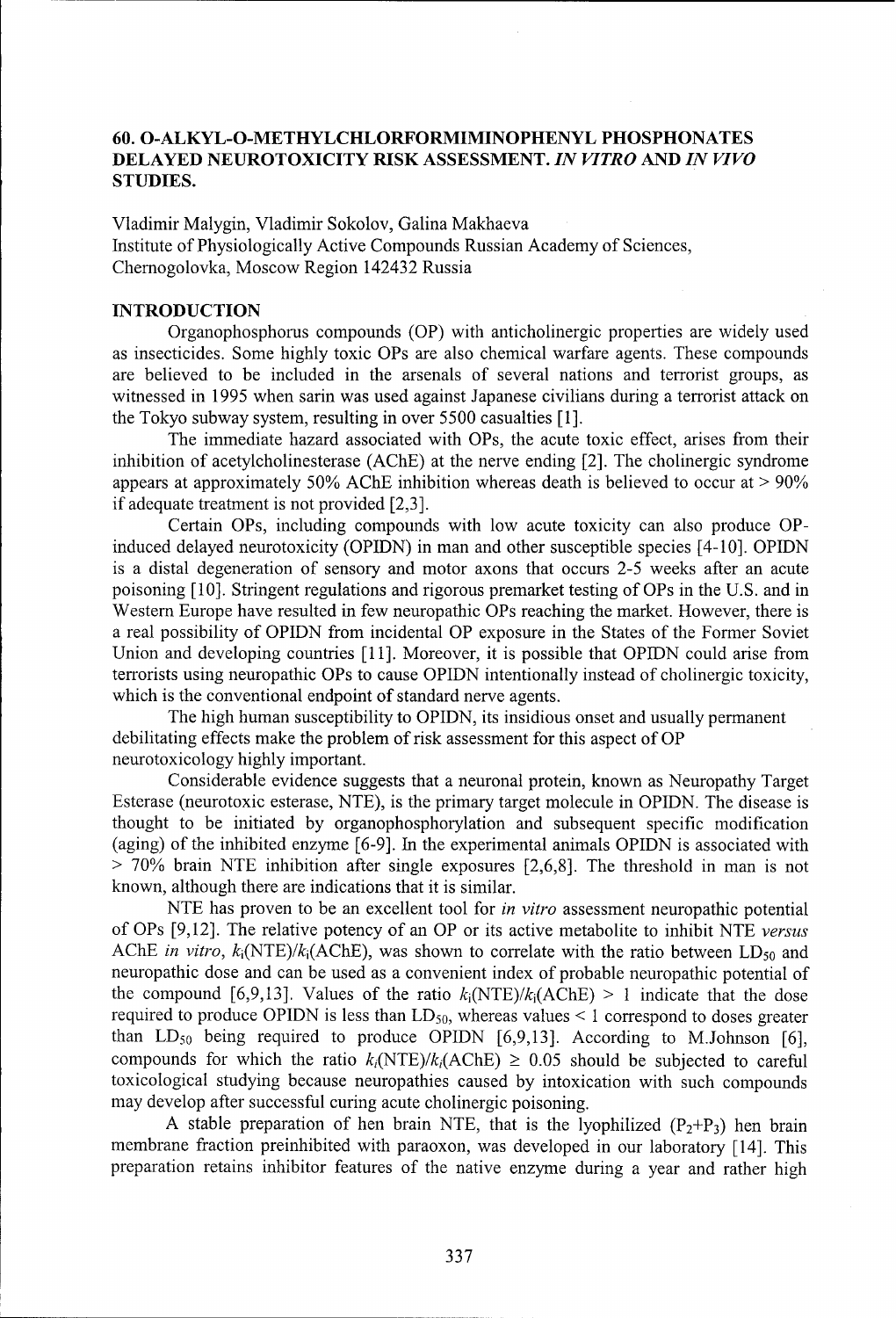specific activity of NTE and can be used as a readily available «off-the-shelf» source of NTE for assessing the anti-NTE activity of OP compounds [14]. Based on stable preparation of hen brain NTE the convenient methods for kinetics studies of NTE inhibition were elaborated as well as a method of *in vitro* express testing OPs for delayed neurotoxicity by comparing its inhibitory potency against two primary targets of OPs: NTE and ACHE.

In the present work we report an *in vitro* study of NTE and AChE inhibition by a series of model phenylphosphonates of the general formula  $(RO)C_6H_5P(O)ON=CCICH_3$ (PhP), the assessment of neuropathic potential for the investigated OPs using ratios  $k_i(NTE)/k_i(AChE)$  and comparison the obtained results with the ratios of the median effective doses (ED<sub>50</sub>) for hen brain NTE and AChE inhibition obtained *in vivo*.

#### MATERIALS **AND METHODS**

*Chemicals:* Phenyl valerate (PV), mipafox (N,N'-diisopropylphosphorodiamido fluoridate), O-Alkyl-O-methylchloroformiminophenyl phosphonates were synthesized and characterized in the Institute of Physiologically Active Compounds Russian Academy of Sciences (Russia) [15]. The purity of all substances was not less than 99% (by spectral, chromatographic and elemental analysis data). Paraoxon (O,O-diethyl-4-nitrophenyl phosphate) was from Sigma Chemical Co. (St. Louis, Missouri USA).

*Animals.:* Adult white Leghorn hens (18 months old, 1.5-2 kg) were from Noginsk poultry farm (Noginsk, Russia). Hens were kept 3 to a cage with food and water *ab libitum*. The hens were kept in room with 12-hr light cycle in which the temperature was controlled  $(20-23^{\circ}C)$ .

*Enzymes.* A stable lyophilized preparation of paraoxon-pretreated  $(P_2+P_3)$  hen brain membrane fraction was used as a source of NTE. The preparation was obtained according to [14,15]. Whole brains were removed from hens and homogenized in buffer (50 mM Tris-HC1, 0.2 mM EDTA, **pH** 8.0, 4°C) with a Potter homogenizer. Paraoxon was then added to achieve a concentration of 40  $\mu$ M to inhibit esterases other than NTE. Homogenate was centrifuged at 1000 x  $g$  for 10 min. The supernatant was removed and centrifuged at 105,000 x g for 30 min. The two centrifuging procedures were carried out at  $25^{\circ}$ C and took about 45 min. The 105,000 x  $g$  pellet was then resuspended in a cold twice-distilled water; after that it was frozen quickly in liquid nitrogen and lyophilized in ampoules on a fireeze dryers system LGA-5 (Germany). The lyophilized membranes stored in sealed ampoules under vacuum, at  $-20$  °C.

A lyophilized  $(P_2+P_3)$  hen brain membrane fraction prepared as above except the paraoxon pretreatment [14,15] was used as a source of the hen brain AChE.

*NTE assay.* NTE activity was assayed colorimetrically according to Johnson [16] with slight modifications. Before the experiment the lyophilized preparations were suspended in the assay buffer (50 mM Tris-HCl, 0.2 mM EDTA, pH 8.0,  $25^{\circ}$ C) in Potter homogenizer with a Teflon pestle. The assay was carried out at 37°C in a final volume Imil, protein concentration 0.1-0.14 mg/mil, using PV as substrate. NTE activity was measured as a difference between PV hydrolyzing activity of the used enzyme preparation, presenting POresistant esterase activity, and its activity after 20 min. incubation with  $250 \mu M$  Mipafox.

NTE activity in 9S supernatant of whole brain homogenate was determined as the difference in PV hydrolyzing activity, between paired samples in the presence of either paraoxon (50 $\mu$ M), or 50  $\mu$ M paraoxon plus 250  $\mu$ M Mipafox.

Protein was assayed by microbiuret methods with bovine serum albumin as a standard.

*AChE assay.* AChE activity was determined with the method of Ellman [17] using acetylthiocholine as substrate.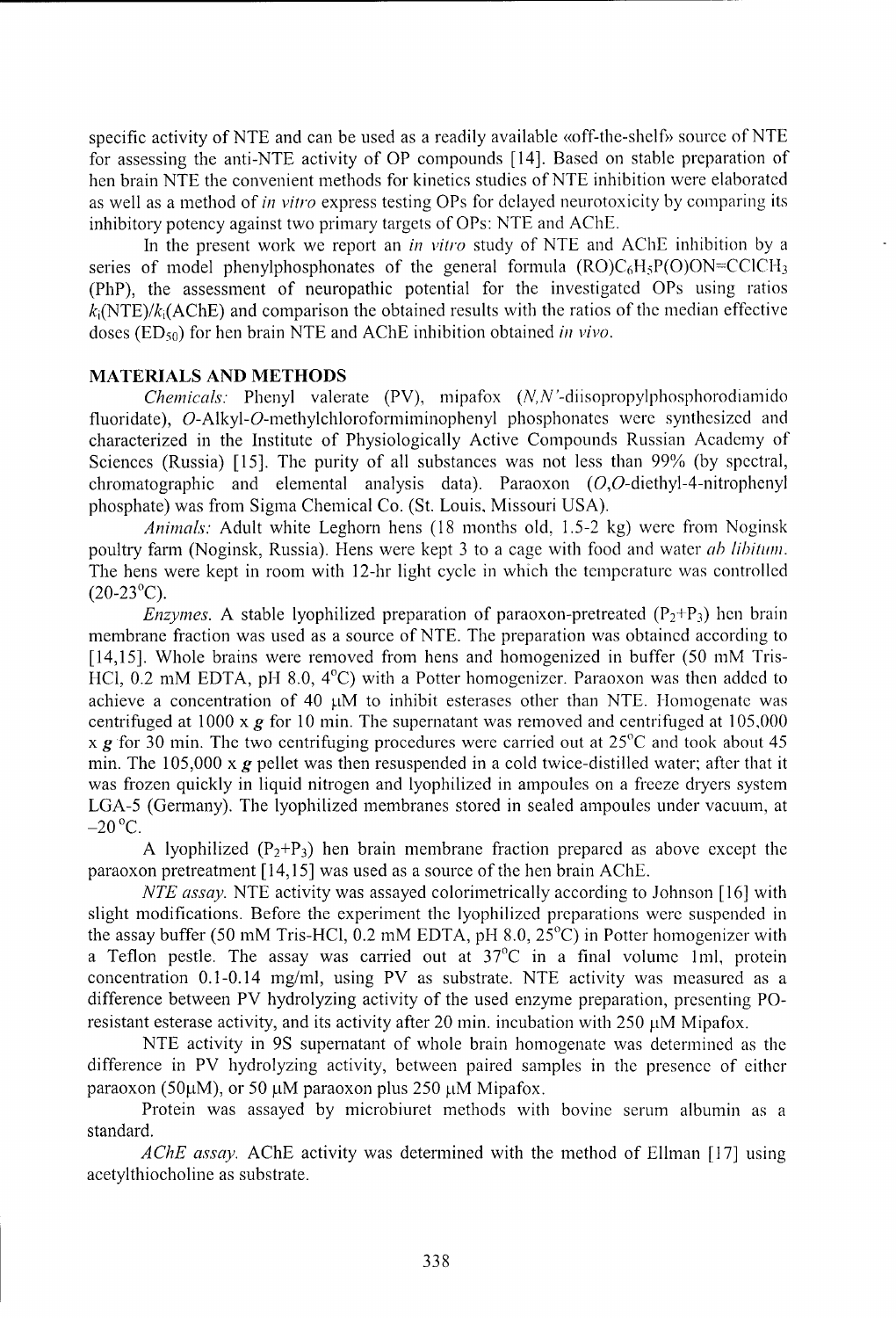*Inhibitor activity determination.* For kinetic studies of NTE and AChE inhibition a sample of corresponding enzyme was incubated with studied OP (acetone concentration 1%) for different times. The residual NTE or AChE activity was then assayed, each value was determined in duplicate. The slopes  $(k')$  of each semi-log plot were calculated by a linear regression procedure applied to each set of data points. These values of *k'* were then plotted against inhibitor concentration  $[I]$ , and the slope  $(k'')$  of the line was derived by linear regression as above. Then the bimolecular rate constant of inhibition  $(k<sub>i</sub>)$  was calculated using the relationship:  $k_i = 2.303 \frac{k'}{[1]} = 2.303 \frac{k''}{[18]}$ . Each value of k' was obtained from a line through 4-6 points.

The relationship between structure of PhP and their selectivity to NTE and, correspondingly, their neuropathic potential, was analyzed with multiple regression analysis using ORIGIN 5.0 software. Additive hydrophobicity Hansch's constants ( $\pi$ CH<sub>2</sub>= 0.5) for substituents were used for modelling [19]. QSAR models for neuropathic potential of PhP were developed. A significance of the obtained equations was estimated with values of  $r$ coefficient of multiple correlation,  $s$  – standard deviation of the fit, and  $F$  – Fisher's criterion, which characterizes a significance level of  $r$  under the selected confidence interval, and depends on a number of data points  $n$  and a number of basic functions in the applied equation.

*Inhibition of NTE and AChE in a hen brain after acute i.m. administration of increasing doses of Me and Bu derivatives.* Inhibition of NTE and AChE in a hen brain was studied in 24 hrs after acute i.m. hens injecting with increasing doses of Me (MePhP) and Bu (BuPhP) derivatives. MePhP was administered in doses from 0.6 to 40 mg/kg, BuPhP - in doses from 0.6 to 60 mg/kg. Compounds were administered i.m. to groups of 3 hens per every dose. All hens were pretreated with atropine sulfate, 20 mg/kg, 20 min before PhP was administered. Control animals received atropine sulfate only. In 24 hrs after PhP administration hens were decapitated and brains were removed for determination of NTE and AChE activities. Brain of every hen was homogenized at  $+4^{\circ}$ C in 5 vol of buffer (50 mM Tris-HCl, 0.2 mM EDTA, pH 8.0) with Potter homogenizer and centrifuged for 15 min at 9000 x g at  $+4^{\circ}$ C. The brain 9S supernatant was used for enzyme analysis [20].

Esterase activity in brain samples from hens treated with atropine and PhP was determined and compared to activity in tissue samples from animals treated with atropine only (control). Dose-response curves were analyzed with a four-parameter logistic function using ORIGIN 5.0 software.

#### **RESULTS AND DISCUSSION**

Structure of the studied phenylphosphonates is presented in Fig. 1.

All compounds investigated were shown to be irreversible progressive inhibitors of both esterases. The time-course of NTE and AChE inhibition was found to follow first-order kinetics. For each OP the slopes of lines were proportional to inhibitor concentrations. The derived bimolecular rate constants of inhibition  $(k_i)$  are presented in Table 1.

Fig.2 presents the dependence of inhibitor activity of the studied phenylphosphonates to NTE and AChE on hydrophobicity of alkyl radicals. The differential effect of changing hydrophobicity on anti-NTE and anti-AChE activity suggests differences in the structure of the active sites of the two target esterases of the OP compounds, and correspondingly, their different inhibitor specificity.

Most of PhP were more potent inhibitors of NTE than AChE. Both antiNTE activity, selectivity for NTE and, correspondingly, the propensity of PhP to cause OPIDN raised with the increasing hydrophobicity (Table 1, Fig.2).

The relationship between structure of PhP and their selectivity to NTE was analyzed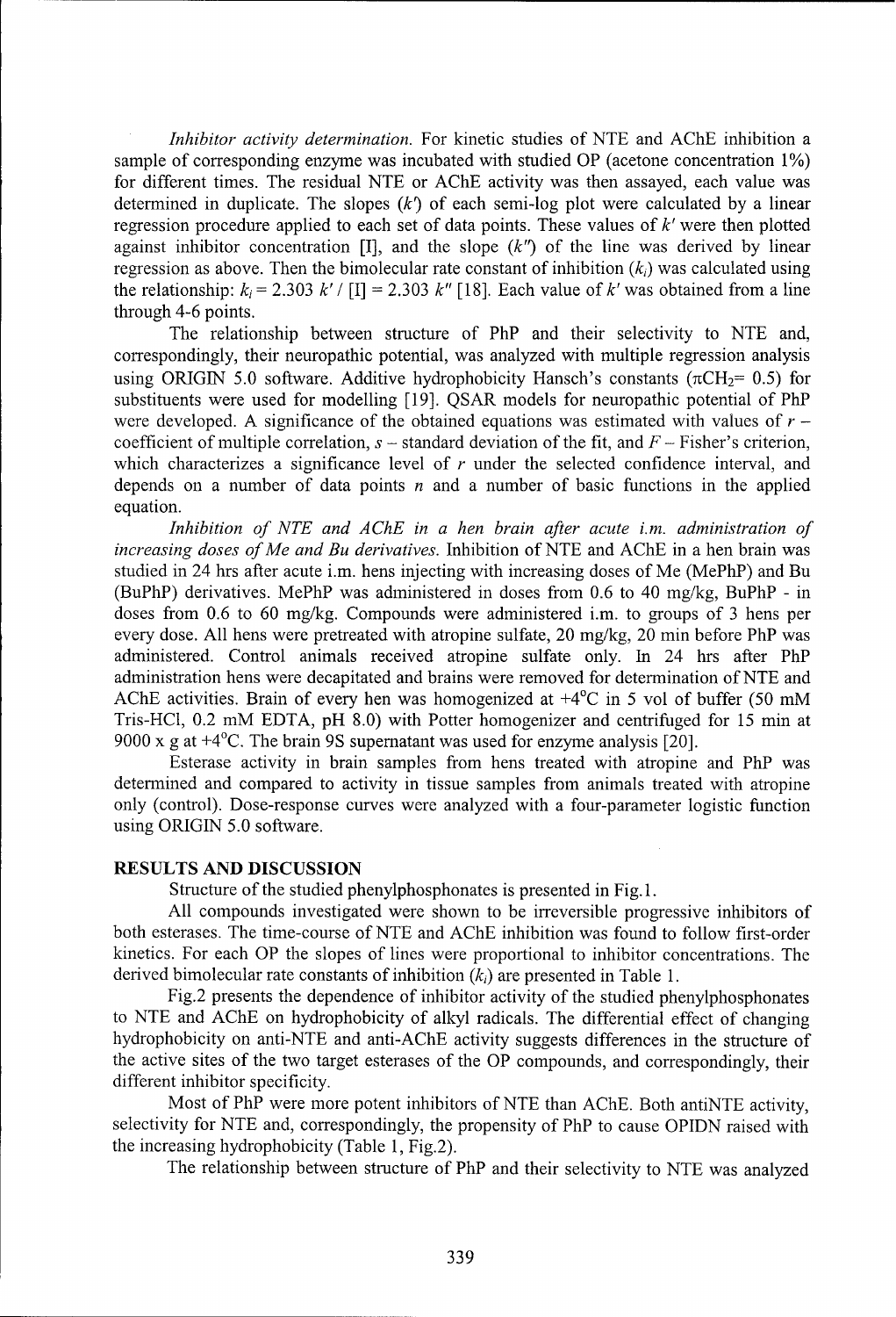with the multiple regression analysis. QSAR models were developed. The dependence of selectivity PhP to NTE on hydrophobicity of alkyl radicals (Fig.2) was found to **be** described with the equation:

log  $[k_i(NTE)/k_i(AChE)] = (-1.89 \pm 0.17) + (3.22 \pm 0.25) \Sigma \pi - (0.65 \pm 0.08) (\Sigma \pi)^2$  (1)  $(n=7, r=0.997, s=0.086, F_{2,4} = 326.95)$  P < 0.001

High values of the ratio k<sub>i</sub>(NTE)/k<sub>i</sub>(AChE) (Table 1) suggest that the studied PhP would have the potential to cause OPIDN at doses above  $(R = Me)$  or lower  $(R = Et - Pent)$ than  $LD_{50}$ .

To assess the validity of the obtained *in vitro* data on OP neuropathic potential prediction two series of experiments in vivo were carried out. Taking into account that activities of brain NTE and AChE are biomarkers for the rcspective toxic effects of OPs, OPIDN and acute cholinergic toxicity [9, 21], inhibition of NTE and AChE in a hen brain was studied in 24 hrs after acute i.m. administration of increasing doses of Me and Bu derivatives. These two PhP were chosen for studies *in* vivo because according to the data obtained *in vitro* (Table 1) they essentially differ in magnitude of neuropathic potential: BuPhP (ratio k<sub>i</sub>(NTE)/k<sub>i</sub>(AChE) = 104.8) far exceeds Me derivative (ratio k<sub>i</sub>(NTE)/k<sub>i</sub>(AChE)  $= 0.4$ ) in OPIDN hazard.

Data obtained in both series of *in vivo* experiments are presented in Table 2.

Inhibition of both NTE and AChE in every series of experiments was dose-dependent (Fig.3). Inhibition of NTE to 70% that is known to be critical for OPIDN initiation [2,6,8] was achieved by Me-analogue in dose 35 mg/kg and by Bu-analogue - in dose 4 mg/kg.

Dose-dependence curves for NTE and AChE inhibition by MePhP were relatively similar, whereas the detectable AChE inhibition by Bu derivative was seen at considerably more high doses than NTE inhibition (Fig. 3), as is consistent with the results obtained in *vitro* (Table 1, Fig.2) and indicates to the potential delayed neurotoxicity of BuPhP in doses much lower than  $LD_{50}$ .

By analyzing dose-response curves (Fig.3) we assessed  $ED_{50}$  values - median effective doses for inhibition of NTE and AChE in hen brain by Me and Bu derivatives: for MePhP  $ED_{50}(NTE) = 15.06\pm5.13$  mg/kg,  $ED_{50}(AChE) = 12.91\pm0.91$  mg/kg; for BuPhP  $ED_{50}(NTE) = 2.53 \pm 1.16$  mg/kg,  $ED_{50}(AChE) = 55.82 \pm 39.5$  mg/kg.

To characterize neuropathic safety of OP compounds an index based on the *in vivo* susceptibility of the relevant targets, NTE and AChE, to OP inhibitors has been supposed by Richardson [9]. This index was called the neuropathy target index (NTI):

 $NTI = ED<sub>50</sub>(NTE) / ED<sub>50</sub>(AChE).$ 

Because we analyzed the *in vitro* data as ratios  $k_i(NTE)/k_i(AChE)$ , according to Johnson [6], we consider in our study the reverse values:  $1/NTI = ED_{50}(AChE) / ED_{50}(NTE)$ - the larger is this value, the more hazardous is the OP compound with respect to its ability to produce OPIDN. The obtained ratio  $ED_{50}(AChE)$  /  $ED_{50}(NTE)$  for MePhP is equal to 0.86 and for BuPhP is equal 22.1 that shows Bu derivative to be much more neuropathic than Meanalogue. The results, which reflect *in vivo* susceptibility of the target enzymes, NTE and AChE, agree with those obtained *in vitro* (Table 1) and provide support for *in vitro* approach to OPIDN prediction.

Use for *in vitro* testing a stable lyophilized preparation of hen brain NTE allows essentially to lower the charge of experimental animals (hens), reduces the price and accelerates and standardizes a biochemical estimation of neuropathic potential of OPs. The obtained with the lyophilized NTE data on anti-NTE activity and selectivity of OPs are homogeneous that makes possible creation of valid and predictive QSAR models [22,23].

The study was supported by ISTC (Project #1055.2) and RFBR (Projects #98-04- 48831 and #00-04-48797).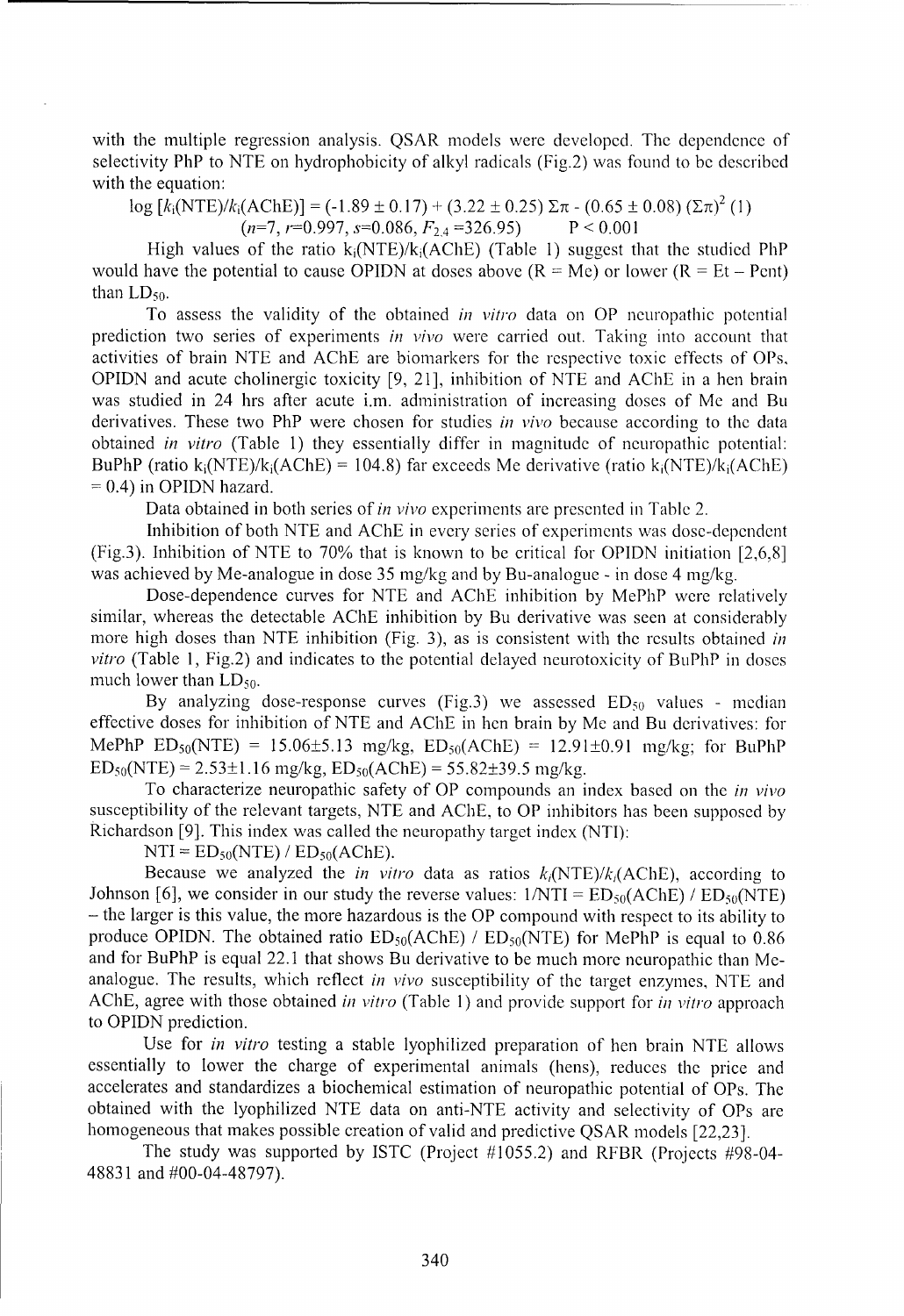#### **SUMMARY**

The inhibition of the two target esterases acetylcholinesterase (AChE) or neurotathy target esterase (NTE) by organophosphorus compounds (OPs) is followed by distinct neurological consequences in exposed subjects - acute cholinergic toxicity or OP induced delayed neurotoxicity (OPIDN). Ability of some OPs along with acute cholinergic toxicity initiate OPIDN may to be of interest for different terrorist groups. The relative potency of an OP to react with NTE or with AChE *in vitro* suggested to be predictive for its capability to produce OPIDN. The kinetics of NTE and AChE inhibition by phenyl phosphonates  $(RO)C_6H_5P(O)ON=CClCH_3$  (PhP, R = Me, Et, iPr, Pr, iBu, Bu, Pent) was studied with stable lyophilyzed preparations of hen brain NTE and AChE, neuropathic potential of PhP was assessed using ratios  $k_i(NTE)/k_i(AChE)$  and compared with  $ED_{50}$  ratios obtained *in vivo*. Most of PhP was more potent inhibitors of NTE than AChE. Both antiNTE activity, selectivity for NTE and, correspondingly, the propensity of PhP to cause OPIDN raised with the increasing hydrophobicity. High values of the ratio  $k_i(NTE)/k_i(AChE)$ : 0.6(Me), 3.6(Et), 15(iPr), 36(Pr), 69(iBu), 104(Bu), 124(Pent) suggest that the studied PhP would have the potential to cause OPIDN at doses above or lower than  $LD_{50}$ . Inhibition of NTE and AChE in hen brain was studied in 24 hrs after acute i.m. hens injecting with increasing doses of methyl and buthyl derivatives. Inhibitions of both NTE and AChE were dose-dependent. By analyzing dose-response curves  $ED_{50}$  values - median effective doses for inhibition of NTE and AChE in hen brain by Me and Bu derivatives were assessed and ratios  $ED<sub>50</sub>(AChE)/ED<sub>50</sub>(NTE)$  were calculated: for MePhP  $ED<sub>50</sub>(NTE) = 15.06±5.13$  mg/kg,  $ED_{50}(AChE) = 12.91 \pm 0.91$  mg/kg, ratio = 0.86; for BuPhP  $ED_{50}(NTE) = 2.53 \pm 1.16$  mg/kg,  $ED_{50}(AChE) = 55.82\pm39.5$  mg/kg, ratio = 22.1 that shows Bu derivative to be much more neuropathic than Me-analogue. The results, which reflect *in vivo* susceptibility of the target enzymes, NTE and AChE, agree with those obtained *in vitro* and provide support for *in vitro* approach to OPIDN prediction.

#### **REFERENCES**

- 1. Solberg, Y., Belkin, M. (1997) TiPS **18,** 183-185
- 2. Moretto, A. (1998) Toxicol.Lett. 102-103, 509-513.
- **.3.** Lotti, M. (1991) Med.J.Aust. 154, 51-55.
- 4. Davis, C.S. and Richardson, R.J. (1980) in Experimental and Clinical Neurotoxicology (S. Spencer, H.H. Schaumburg, Eds.), 527-544, Williams & Wilkins, Baltimore
- 5. Abou-Donia, M.B. (1981) Annu. Rev. Pharmacol. Toxicol. 21, 511-548.
- 6. Johnson, M.K. (1982) Rev. Biochem. Toxicol. 4, 141-212.
- 7. Makhaeva, G.F. and Malygin, V.V. (1987) *Agrokhimya* (Russ.) No12, 103-124
- 8. Lotti, M. (1992) CRC Crit. Rev. Toxicol. 21, 467-487.
- 9. Richardson, R.J. (1992) in Organophosphates: Chemistry, Fate, and Effects. (J.E. Chambers and P.E. Levi, Eds.), pp. 199-323, Academic Press, San Diego.
- 10. Richardson, R.J. (1998) In Encyclopedia of Toxicology (Ph.Wexler, Ed.) Vol.2, pp.<sup>3</sup> 85-389, Academic Press, San Diego, London, New York
- 11. Lu, X. and Zhang, **S.** (1995) The Intern. Congress of Toxicology-VII, Seattle, Abstracts, 22-P-38.
- 12. Lotti, M. and Johnson, M.K. (1978) Arch.Toxicol. 41, 215-22 1.
- 13. Johnson, M.K. and Glynn, P. (1995) Toxicol. Lett. **82/83,** 459-463.
- 14. Makhaeva, G.F. and Malygin, V.V. (1999) Chem.-Biol. Interactions 119/120, 551- 557.
- 15. Makhaeva, G. et al (1991) Doklady USSR Acad. Sci. (Russ) 317(4), 1009-1012.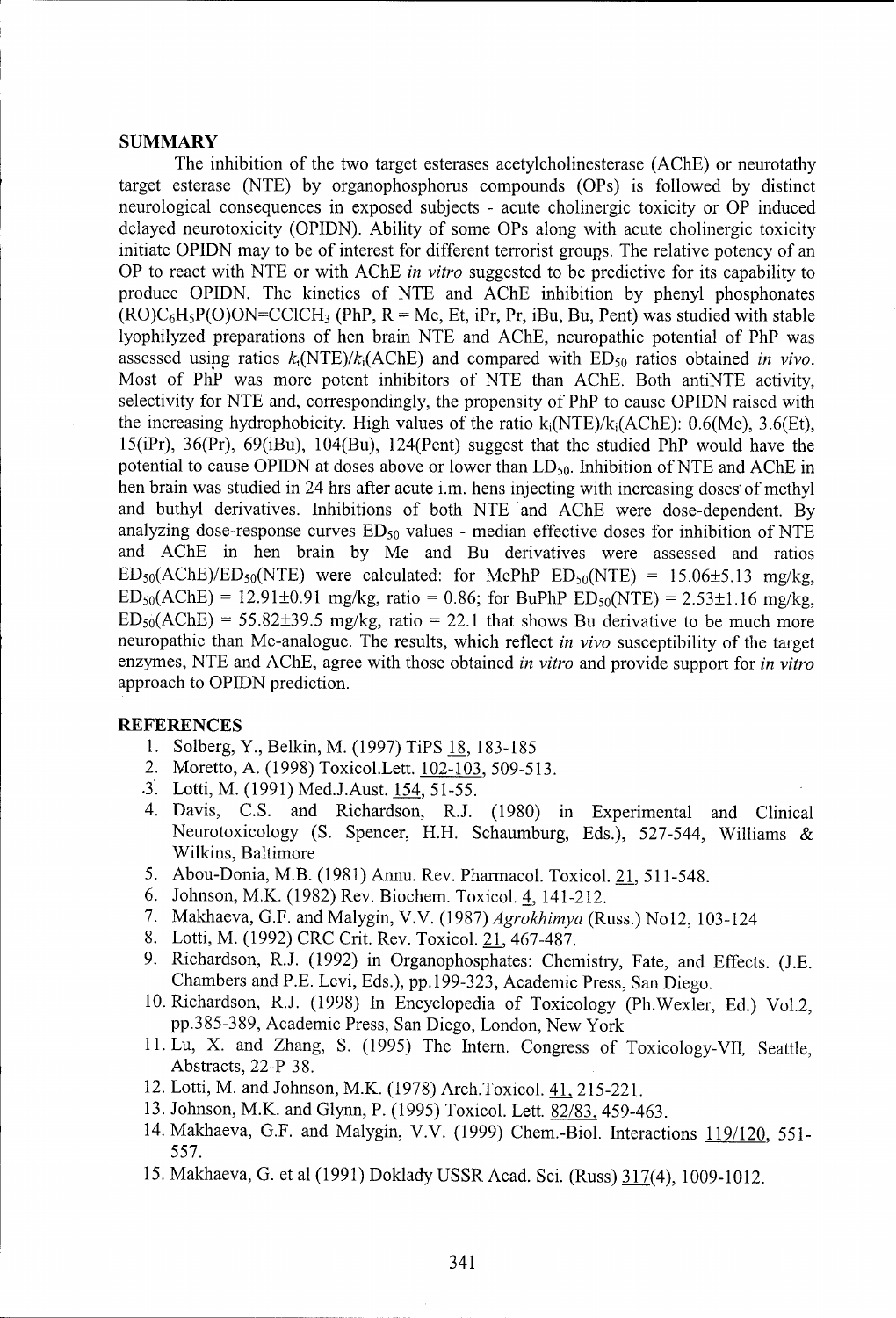- 16. Johnson, M.K. (1977) Arch. Toxicol. 67 113-115
- 17. Ellman, G.L. et al (1961) Biochem. Pharmacol. **7,** 88-95.
- 18. Aldridge, W.N. and Reiner, E. (1972) Enzyme inhibitors as substrates. Amsterdam-London, North Holland Publ. Co., pp 37-52.
- 19. Hansch, C. and Leo, A. (1979) Substituent Constants for Correlation Analysis in Chemistry and Biology. New York, Wiley, 339p.
- 20. Padilla, S. and Veronesi, B. (1985) Toxicol.Appl.Pharmacol. **78,** 78-87.
- 21. Costa, L.G. (1996) Environ. Health Persp. 104, Suppl. 1, 55-67.
- 22. Makhaeva, G.F. et al. (1998) NeuroToxicology **19,** 623-628.
- 23. Makhaeva, G.F., Malygin, V.V., Martynov, I.V. (2001) Doklady Russian Acad. Sci., Biochemistry (Russian), 377, 1-4

### KEYWORDS:

Neurotathy target esterase, acetyleholinesterase, organophosphates. OPIDN

## **FIGURES AND TABLES**

Fig. 1. The structure of O-alkyl-O-methylchlorforminminophenyl phosphonates (PhP).  $R =$  alkyl group as listed in Table 1.

$$
{}^{R0}_{C_6H_5}P^{\sim 0}_{O-N=C}C_{Cl}^{H_3}
$$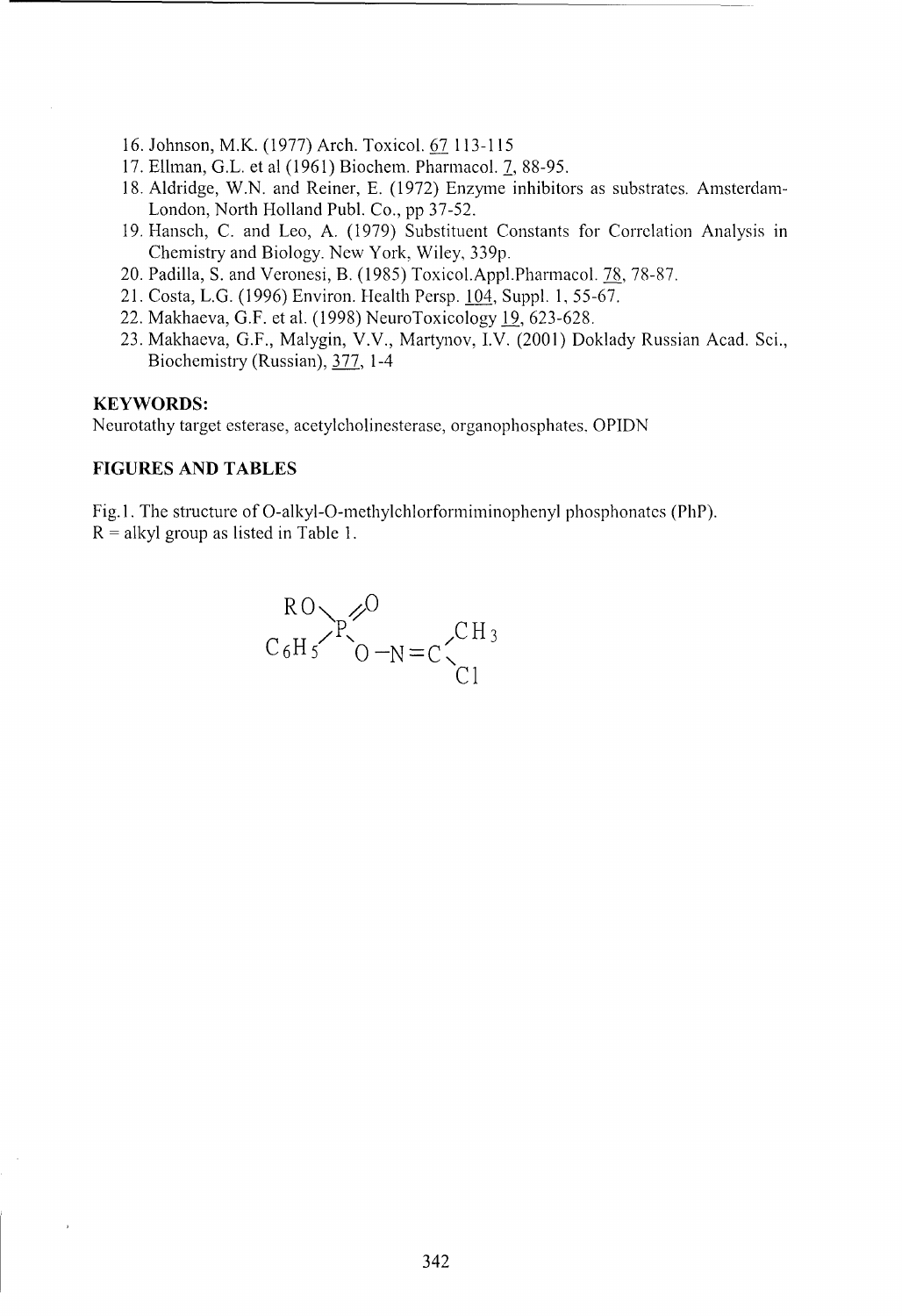Fig. 2. The dependence of logarithm of inhibitory activity of PhP against NTE and AChE and the dependence of logarithm of selectivity PhP to NTE on hydrophobicity of alkyl radicals ( $\Sigma \pi$ ). Data were derived from Table 1. The continuous line for NTE selectivity is calculated by equation 1.

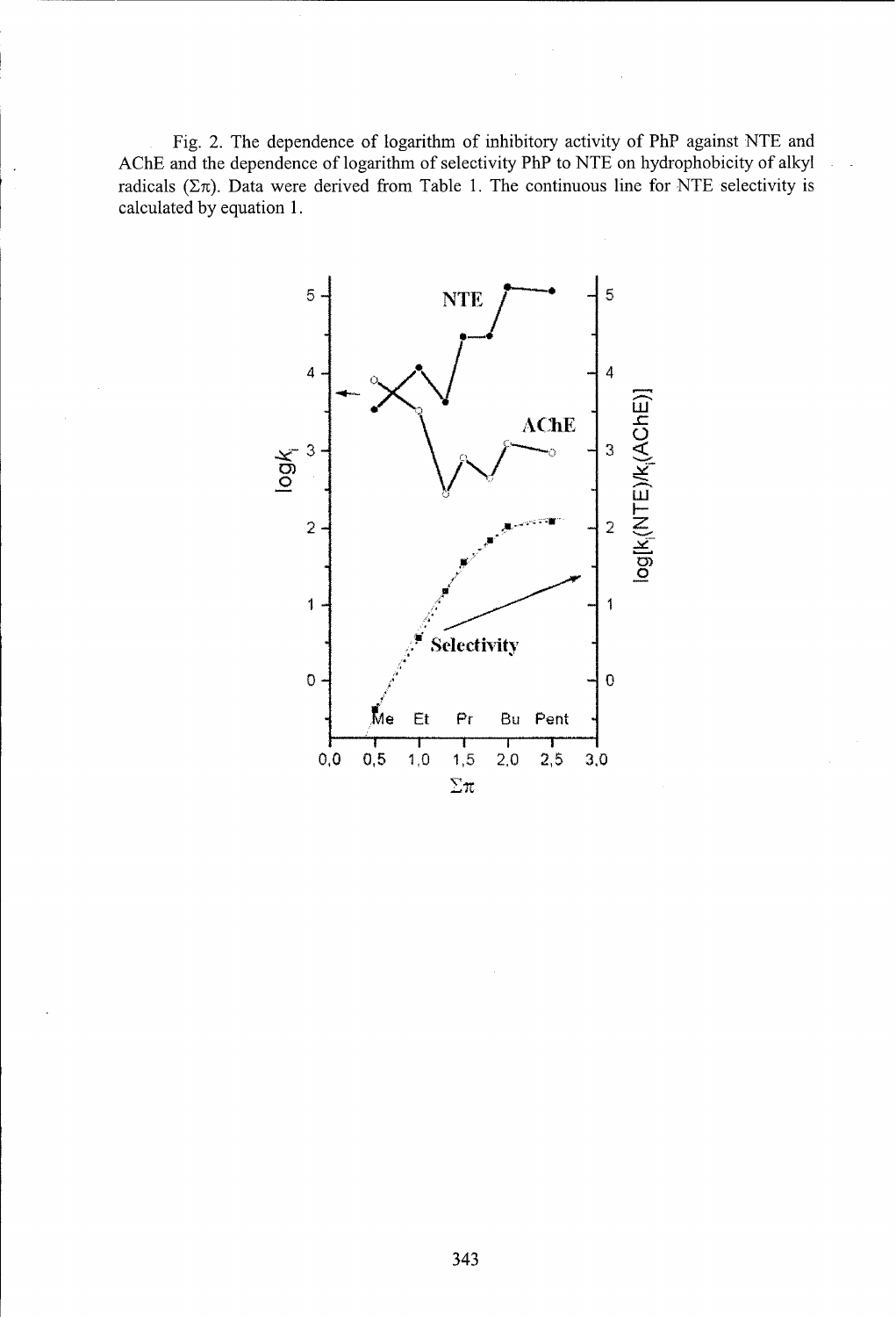Fig.3. Dose-related NTE and AChE inhibition in hens given methyl (MePhP) and buthyl (BuPhP) derivatives of the studied phenylphosphonates. Results are expressed as means  $\pm$  SEM, n=3.